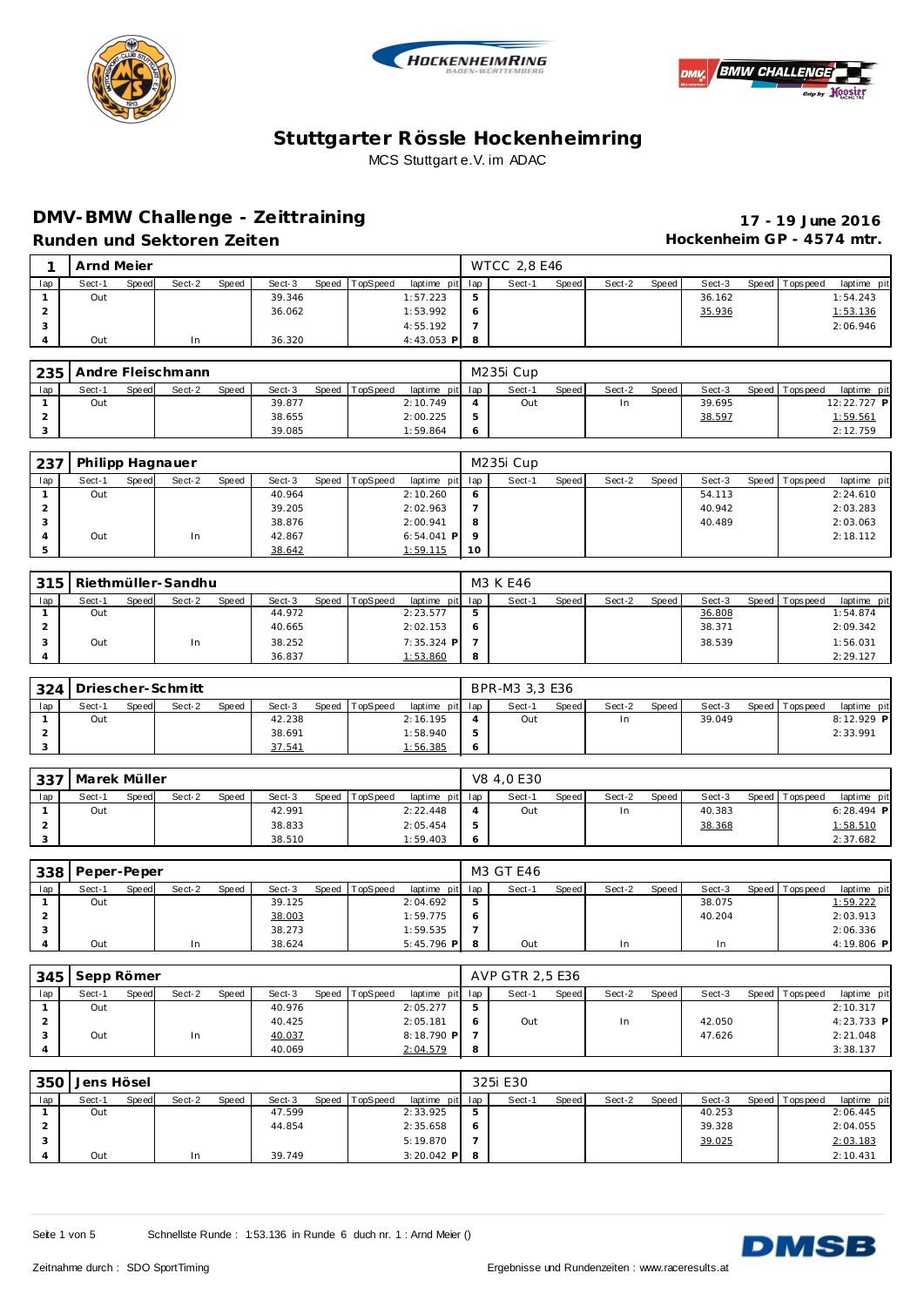





## **DMV-BMW Challenge - Ze ittraining 17 - 19 June 2016** Runden und Sektoren Zeiten **Munden und Sektoren Zeiten Hockenheim GP** - 4574 mtr.

| 351     | Max Roth |       |        |       |        |       |          |                 |         | 325i E30 |       |        |       |        |                 |             |
|---------|----------|-------|--------|-------|--------|-------|----------|-----------------|---------|----------|-------|--------|-------|--------|-----------------|-------------|
| lap     | Sect-1   | Speed | Sect-2 | Speed | Sect-3 | Speed | TopSpeed | laptime pit lap |         | Sect-1   | Speed | Sect-2 | Speed | Sect-3 | Speed Tops peed | laptime pit |
|         | Out      |       |        |       | 44.448 |       |          | 2:26.735        | O       |          |       |        |       | 40.675 |                 | 2:08.585    |
|         |          |       |        |       | 41.335 |       |          | 2:11.173        |         |          |       |        |       | 41.854 |                 | 2:08.044    |
| $\cdot$ |          |       |        |       | 49.643 |       |          | 2:31.695        | 8       |          |       |        |       | 41.000 |                 | 2:10.826    |
| 4       | Out      |       | In     |       | 41.849 |       |          | $6:09.624$ P    | $\circ$ |          |       |        |       |        |                 | 2:44.830    |
| 5       |          |       |        |       | 41.408 |       |          | 2:10.130        | 10      |          |       |        |       |        |                 |             |

| 354 | Frank Borcheld |       |        |       |        |       |          |                 |   | 325i E36 |              |        |       |        |                 |             |
|-----|----------------|-------|--------|-------|--------|-------|----------|-----------------|---|----------|--------------|--------|-------|--------|-----------------|-------------|
| lap | Sect-1         | Speed | Sect-2 | Speed | Sect-3 | Speed | TopSpeed | laptime pit lap |   | Sect-1   | <b>Speed</b> | Sect-2 | Speed | Sect-3 | Speed Tops peed | laptime pit |
|     | Out            |       |        |       | 46.778 |       |          | 2:38.328        | 5 |          |              |        |       | 40.145 |                 | 2:07.099    |
|     |                |       |        |       | 39.439 |       |          | 2:06.521        | O |          |              |        |       | 39.816 |                 | 2:06.040    |
|     | Out            |       | 1n     |       | 40.781 |       |          | $8:45.752$ P    |   |          |              |        |       | 39.838 |                 | 2:06.161    |
|     |                |       |        |       | 40.473 |       |          | 2:09.861        | 8 |          |              |        |       |        |                 | 2:49.441    |

| 357 | Peper-Kressel |       |        |       |        |                |                 |     | 325i E30 |              |        |       |        |                 |             |
|-----|---------------|-------|--------|-------|--------|----------------|-----------------|-----|----------|--------------|--------|-------|--------|-----------------|-------------|
| lap | Sect-1        | Speed | Sect-2 | Speed | Sect-3 | Speed TopSpeed | laptime pit lap |     | Sect-1   | <b>Speed</b> | Sect-2 | Speed | Sect-3 | Speed Tops peed | laptime pit |
|     | Out           |       |        |       | 42.453 |                | 2:14.393        | -5  |          |              |        |       | 41.004 |                 | 2:07.083    |
|     |               |       |        |       | 40.558 |                | 2:08.048        | - 6 |          |              |        |       | 40.525 |                 | 2:07.617    |
|     | Out           |       | In     |       | 42.140 |                | $6:37.604$ P    |     |          |              |        |       |        |                 | 2:20.703    |
|     |               |       |        |       | 40.389 |                | 2:07.242        | - 8 |          |              |        |       |        |                 |             |

| 359 | Gelhaus-Ruck |       |        |       |        |       |          |                 |         | 325i E30 |       |        |       |        |                |             |
|-----|--------------|-------|--------|-------|--------|-------|----------|-----------------|---------|----------|-------|--------|-------|--------|----------------|-------------|
| lap | Sect-1       | Speed | Sect-2 | Speed | Sect-3 | Speed | TopSpeed | laptime pit lap |         | Sect-1   | Speed | Sect-2 | Speed | Sect-3 | Speed Topspeed | laptime pit |
|     | Out          |       |        |       | 53.526 |       |          | 2:40.931        | $\circ$ |          |       |        |       | 39.860 |                | 2:04.752    |
|     |              |       |        |       | 44.160 |       |          | 2:15.508        |         |          |       |        |       | 39.975 |                | 2:04.389    |
|     |              |       |        |       | 43.122 |       |          | 2:11.590        | 8       |          |       |        |       |        |                | 2:10.963    |
|     | Out          |       | In     |       | 40.233 |       |          | $7:19.439$ P    | $\circ$ | Out      |       | In     |       | In     |                | 4:35.380 P  |
|     |              |       |        |       | 39.941 |       |          | 2:05.486        | 10      |          |       |        |       |        |                |             |

| 380 | Nicholas Dahm |       |        |              |        |                |                 |   | 318is E36 |       |        |       |        |                 |             |
|-----|---------------|-------|--------|--------------|--------|----------------|-----------------|---|-----------|-------|--------|-------|--------|-----------------|-------------|
| lap | Sect-1        | Speed | Sect-2 | <b>Speed</b> | Sect-3 | Speed TopSpeed | laptime pit lap |   | Sect-1    | Speed | Sect-2 | Speed | Sect-3 | Speed Tops peed | laptime pit |
|     | Out           |       |        |              | 43.154 |                | 2:20.829        | h |           |       |        |       | 42.299 |                 | 2:15.288    |
|     |               |       |        |              | 42.776 |                | 2:17.407        |   |           |       |        |       | 42.740 |                 | 2:17.288    |
|     |               |       |        |              | 42.449 |                | 2:16.387        |   |           |       |        |       | 42.279 |                 | 2:17.115    |
|     | Out           |       | 1n     |              | 42.345 |                | $7:29.791$ P    |   |           |       |        |       |        |                 | 2:39.196    |

| 381            | Marcel Richter |       |        |       |        |       |          |                 |                 | 318is E30 |              |        |       |        |                 |             |
|----------------|----------------|-------|--------|-------|--------|-------|----------|-----------------|-----------------|-----------|--------------|--------|-------|--------|-----------------|-------------|
| lap            | Sect-1         | Speed | Sect-2 | Speed | Sect-3 | Speed | TopSpeed | laptime pit lap |                 | Sect-1    | <b>Speed</b> | Sect-2 | Speed | Sect-3 | Speed Tops peed | laptime pit |
|                | Out            |       |        |       | 46.526 |       |          | 2:37.766        | $\circ$         |           |              |        |       | 42.555 |                 | 2:14.291    |
|                |                |       |        |       | 42.073 |       |          | 2:16.805        |                 |           |              |        |       | 41.408 |                 | 2:13.400    |
| - 0            |                |       |        |       | 41.617 |       |          | 2:13.850        | 8               |           |              |        |       | 41.445 |                 | 2:12.305    |
| $\overline{A}$ | Out            |       | In     |       | 42.600 |       |          | $6:23.240$ P    | $\circ$         |           |              |        |       |        |                 | 2:36.438    |
|                |                |       |        |       | 41.491 |       |          | 2:12.459        | 10 <sup>°</sup> |           |              |        |       |        |                 |             |

| 382 | Timo Raff |       |        |       |        |       |          |                 |   | 318is E36 |       |        |       |        |                 |             |
|-----|-----------|-------|--------|-------|--------|-------|----------|-----------------|---|-----------|-------|--------|-------|--------|-----------------|-------------|
| lap | Sect-1    | Speed | Sect-2 | Speed | Sect-3 | Speed | TopSpeed | laptime pit lap |   | Sect-1    | Speed | Sect-2 | Speed | Sect-3 | Speed Tops peed | laptime pit |
|     | Out       |       |        |       |        |       |          | 2:45.239        | 5 |           |       |        |       | 42.485 |                 | 2:17.357    |
|     | Out       |       | 1n     |       | 42.577 |       |          | $3:37.486$ P 6  |   |           |       |        |       | 41.882 |                 | 2:14.793    |
| - 0 | Out       |       | In     |       | 42.480 |       |          | 8:07.280 P      |   |           |       |        |       |        |                 | 2:31.367    |
|     |           |       |        |       | 43.733 |       |          | 2:17.609        | 8 |           |       |        |       |        |                 |             |

| 383 | Gelhaus-Gelhaus |       |        |       |        |       |          |                 |   | 318is E30 |       |        |         |        |                 |             |
|-----|-----------------|-------|--------|-------|--------|-------|----------|-----------------|---|-----------|-------|--------|---------|--------|-----------------|-------------|
| lap | Sect-1          | Speed | Sect-2 | Speed | Sect-3 | Speed | TopSpeed | laptime pit lap |   | Sect-1    | Speed | Sect-2 | Speed I | Sect-3 | Speed Tops peed | laptime pit |
|     | Out             |       |        |       | 53.930 |       |          | 2:38.233        |   |           |       |        |         | 44.059 |                 | 2:19.134    |
|     |                 |       |        |       | 41.919 |       |          | 2:14.540        |   |           |       |        |         | 43.356 |                 | 2:18.331    |
|     | Out             |       | In     |       | 45.876 |       |          | $9:53.921$ P    |   |           |       |        |         | 47.715 |                 | 2:28.060    |
|     |                 |       |        |       | 44.704 |       |          | 2:21.283        | 8 |           |       |        |         |        |                 | 2:57.340    |

| 384 | Jan Buchwald |       |        |       |        |                |                 | 318is E36 |       |        |       |        |                |             |
|-----|--------------|-------|--------|-------|--------|----------------|-----------------|-----------|-------|--------|-------|--------|----------------|-------------|
| lap | Sect-1       | Speed | Sect-2 | Speed | Sect-3 | Speed TopSpeed | laptime pit lap | Sect-1    | Speed | Sect-2 | Speed | Sect-3 | Speed Topspeed | laptime pit |
|     | Out          |       |        |       | 52.098 |                | 2:34.658        |           |       |        |       | 42.109 |                | 2:13.904    |
| ∠   |              |       |        |       | 42.260 |                | 2:27.612        |           |       |        |       | 42.234 |                | 2:15.441    |

Seite 2 von 5 Schnellste Runde : 1:53.136 in Runde 6 duch nr. 1 : Arnd Meier ()

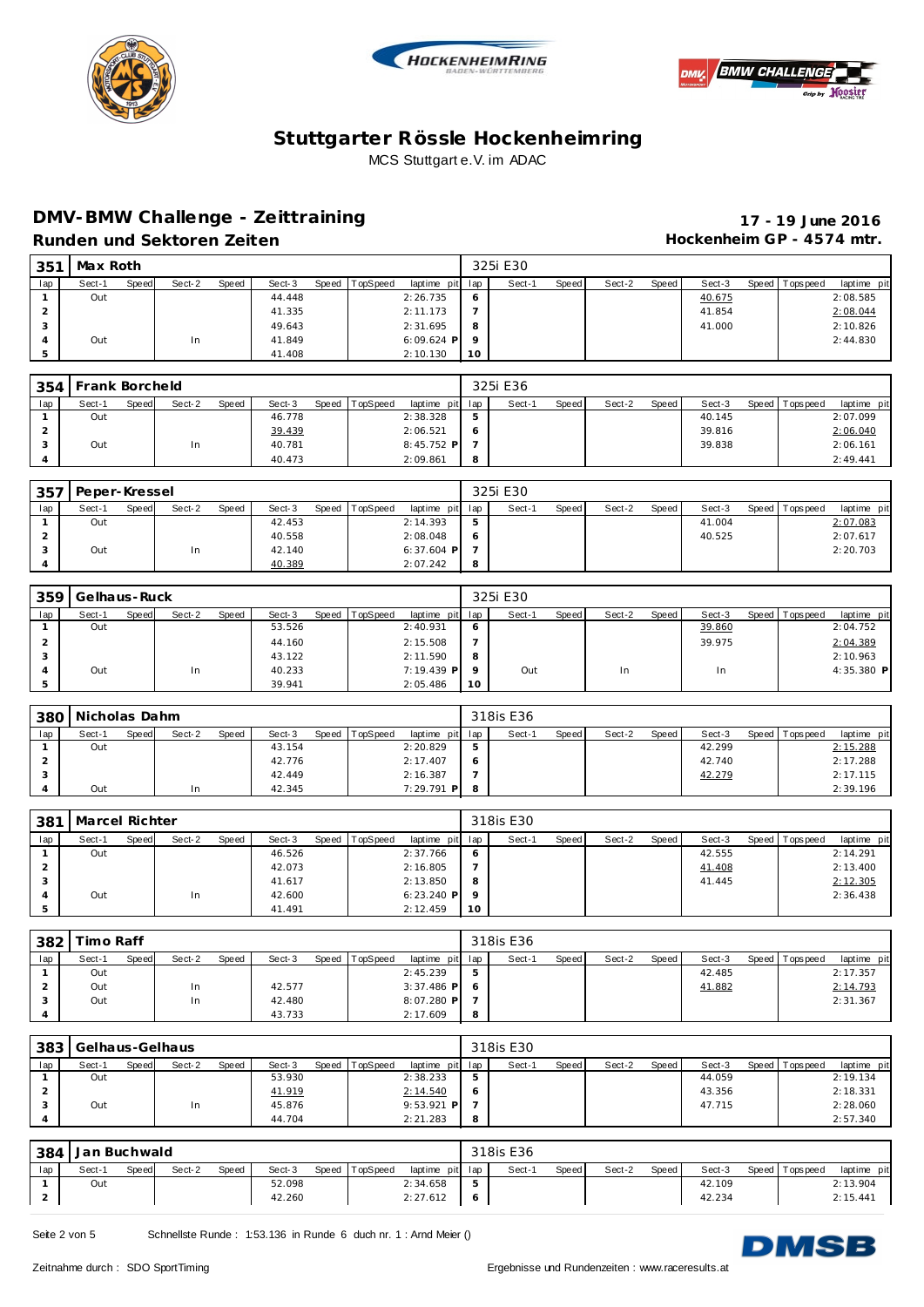





**12 12.068 12 12.068 12** 

**DMV-BMW Challenge - Ze ittraining 17 - 19 June 2016**

|                     | Runden und Sektoren Zeiten |       |        |       |        |       |          |                          |                     |           |       |        |       | Hockenheim GP - 4574 mtr. |                |                      |
|---------------------|----------------------------|-------|--------|-------|--------|-------|----------|--------------------------|---------------------|-----------|-------|--------|-------|---------------------------|----------------|----------------------|
| 3<br>$\overline{4}$ | Out                        |       | In     |       | 41.842 |       |          | 5:21.658<br>$3:59.616$ P | $\overline{ }$<br>8 |           |       |        |       | 41.610                    |                | 2:13.797<br>2:29.783 |
| 386                 | Jirsak-Selbach             |       |        |       |        |       |          |                          |                     | 318is E36 |       |        |       |                           |                |                      |
|                     |                            |       |        |       |        |       |          |                          |                     |           |       |        |       |                           |                |                      |
| lap                 | Sect-1                     | Speed | Sect-2 | Speed | Sect-3 | Speed | TopSpeed | laptime pit              | lap                 | Sect-1    | Speed | Sect-2 | Speed | Sect-3                    | Speed Topspeed | laptime pit          |
|                     | Out                        |       |        |       | 46.763 |       |          | 2:27.857                 |                     |           |       |        |       | 41.273                    |                | 2:11.100             |
|                     |                            |       |        |       | 42.056 |       |          | 2:14.661                 | 8                   |           |       |        |       | 41.453                    |                | 2:11.156             |
|                     |                            |       |        |       | 42.869 |       |          | 2:15.155                 | 9                   |           |       |        |       |                           |                | 2:23.867             |
|                     | Out                        |       | In     |       | 41.923 |       |          | $6:17.179$ P             | 10                  | Out       |       | In     |       | 47.863                    |                | $6:39.482$ P         |

| 388 | Lukas Drost |       |        |       |        |                |                 |         | 318is E36 |       |        |       |        |                |             |
|-----|-------------|-------|--------|-------|--------|----------------|-----------------|---------|-----------|-------|--------|-------|--------|----------------|-------------|
| lap | Sect-1      | Speed | Sect-2 | Speed | Sect-3 | Speed TopSpeed | laptime pit lap |         | Sect-1    | Speed | Sect-2 | Speed | Sect-3 | Speed Topspeed | laptime pit |
|     | Out         |       |        |       | 46.394 |                | 2:28.302        | O       |           |       |        |       | 43.672 |                | 2:20.529    |
|     |             |       |        |       | 43.818 |                | 2:20.438        |         |           |       |        |       | 44.583 |                | 2:20.638    |
|     |             |       |        |       |        |                | 2:28.005        | 8       |           |       |        |       | 43.581 |                | 2:19.682    |
|     | Out         |       | In     |       | 43.882 |                | $6:04.929$ P    | $\circ$ |           |       |        |       | 50.104 |                | 2:39.292    |
|     |             |       |        |       | 43.725 |                | 2:19.448        | 10      |           |       |        |       |        |                | 3:20.529    |

| 389             |        |       | Schöffner-Hancke |       |        |                |                 |         | 318is E36 |       |        |         |        |                 |             |
|-----------------|--------|-------|------------------|-------|--------|----------------|-----------------|---------|-----------|-------|--------|---------|--------|-----------------|-------------|
| lap             | Sect-1 | Speed | Sect-2           | Speed | Sect-3 | Speed TopSpeed | laptime pit lap |         | Sect-1    | Speed | Sect-2 | Speed I | Sect-3 | Speed Tops peed | laptime pit |
|                 | Out    |       |                  |       | 46.326 |                | 2:31.463        | - 6     |           |       |        |         | 41.648 |                 | 2:11.341    |
| -               |        |       |                  |       | 41.894 |                | 2:16.416        |         |           |       |        |         |        |                 | 2:23.182    |
| $\cdot$ $\cdot$ |        |       |                  |       | 42.648 |                | 2:17.075        | -8      | Out       |       | In     |         | 48.873 |                 | 4:23.896 P  |
|                 | Out    |       | In               |       | 41.464 |                | $7:36.928$ P    | $\circ$ |           |       |        |         |        |                 | 3:15.957    |
|                 |        |       |                  |       | 41.241 |                | 2:11.462        | 10      |           |       |        |         |        |                 |             |

| 390     | Arnold-Seher |       |        |       |        |                |                 |         | 318is E36 |       |        |       |        |                |             |
|---------|--------------|-------|--------|-------|--------|----------------|-----------------|---------|-----------|-------|--------|-------|--------|----------------|-------------|
| lap     | Sect-1       | Speed | Sect-2 | Speed | Sect-3 | Speed TopSpeed | laptime pit lap |         | Sect-1    | Speed | Sect-2 | Speed | Sect-3 | Speed Topspeed | laptime pit |
|         | Out          |       |        |       | 42.912 |                | 2:19.937        | -6      |           |       |        |       |        |                | 2:21.941    |
|         |              |       |        |       | 41.547 |                | 2:12.927        |         | Out       |       | In     |       | 51.729 |                | 11:11.125 P |
| $\cdot$ |              |       |        |       | 41.108 |                | 2:12.219        | - 8     |           |       |        |       | 49.016 |                | 2:39.036    |
|         | Out          |       | In     |       | 41.154 |                | $6:36.459$ P    | $\circ$ |           |       |        |       |        |                | 2:56.506    |
|         |              |       |        |       | 41.266 |                | 2:11.476        | 10      |           |       |        |       |        |                |             |

| 395 | Brink-Rink |       |        |       |        |       |          |                 |         | 318is E30 |       |        |       |        |                |             |
|-----|------------|-------|--------|-------|--------|-------|----------|-----------------|---------|-----------|-------|--------|-------|--------|----------------|-------------|
| lap | Sect-1     | Speed | Sect-2 | Speed | Sect-3 | Speed | TopSpeed | laptime pit lap |         | Sect-1    | Speed | Sect-2 | Speed | Sect-3 | Speed Topspeed | laptime pit |
|     | Out        |       |        |       | 52.129 |       |          | 2:41.252        | - 6     |           |       |        |       | 42.728 |                | 2:15.922    |
|     |            |       |        |       | 42.646 |       |          | 2:17.260        |         |           |       |        |       | 42.110 |                | 2:14.205    |
|     |            |       |        |       | 42.296 |       |          | 2:15.476        | - 8     |           |       |        |       | 42.555 |                | 2:16.383    |
|     | Out        |       | In     |       | 43.606 |       |          | $6:53.504$ P    | $\circ$ |           |       |        |       |        |                | 2:36.973    |
|     |            |       |        |       | 42.879 |       |          | 2:16.620        | 10      |           |       |        |       |        |                |             |

| 414 | Jeckle-Jeckle |              |        |       |        |       |          |                 |  | KK-GTR 3,4 E46 |       |        |       |        |                 |                |
|-----|---------------|--------------|--------|-------|--------|-------|----------|-----------------|--|----------------|-------|--------|-------|--------|-----------------|----------------|
| lap | Sect-         | <b>Speed</b> | Sect-2 | Speed | Sect-3 | Speed | TopSpeed | laptime pit lap |  | Sect-1         | Speed | Sect-2 | Speed | Sect-3 | Speed Tops peed | laptime<br>pit |
|     | Out           |              |        |       | 38.117 |       |          | 2:00.261        |  |                |       |        |       | 36.261 |                 | : 53.825       |

| 433 |        |       | Hefermehl-Hefermehl |       |        |       |          |                 |               | M3 3.0 E36 |       |        |       |        |                 |             |
|-----|--------|-------|---------------------|-------|--------|-------|----------|-----------------|---------------|------------|-------|--------|-------|--------|-----------------|-------------|
| lap | Sect-1 | Speed | Sect-2              | Speed | Sect-3 | Speed | TopSpeed | laptime pit lap |               | Sect-1     | Speed | Sect-2 | Speed | Sect-3 | Speed Tops peed | laptime pit |
|     | Out    |       |                     |       | 40.680 |       |          | 2:17.162        | $\mathcal{P}$ |            |       |        |       | 41.612 |                 | 2:05.552    |
|     |        |       |                     |       | 39.476 |       |          | 2:02.319        |               |            |       |        |       | 41.434 |                 | 2:05.392    |
|     |        |       |                     |       | 39.582 |       |          | 2:03.183        |               |            |       |        |       | 39.885 |                 | 2:03.873    |
|     | Out    |       | In                  |       | 43.995 |       |          | $8:05.650$ P    |               |            |       |        |       |        |                 | 2:32.060    |

| 434 |        |       | Lauxmann-Baum |              |        |                  |                  | <b>BPR-M3 E36</b> |       |        |       |        |                   |             |
|-----|--------|-------|---------------|--------------|--------|------------------|------------------|-------------------|-------|--------|-------|--------|-------------------|-------------|
| lap | Sect-1 | Speed | Sect-2        | <b>Speed</b> | Sect-3 | Speed   TopSpeed | laptime pit lap  | Sect-1            | Speed | Sect-2 | Speed | Sect-3 | Speed   Tops peed | laptime pit |
|     | Out    |       |               |              | 44.416 |                  | 2:28.292         |                   |       |        |       | 43.829 |                   | 2:13.602    |
|     |        |       |               |              | 40.505 |                  | <u> 2:10.217</u> |                   |       |        |       |        |                   |             |

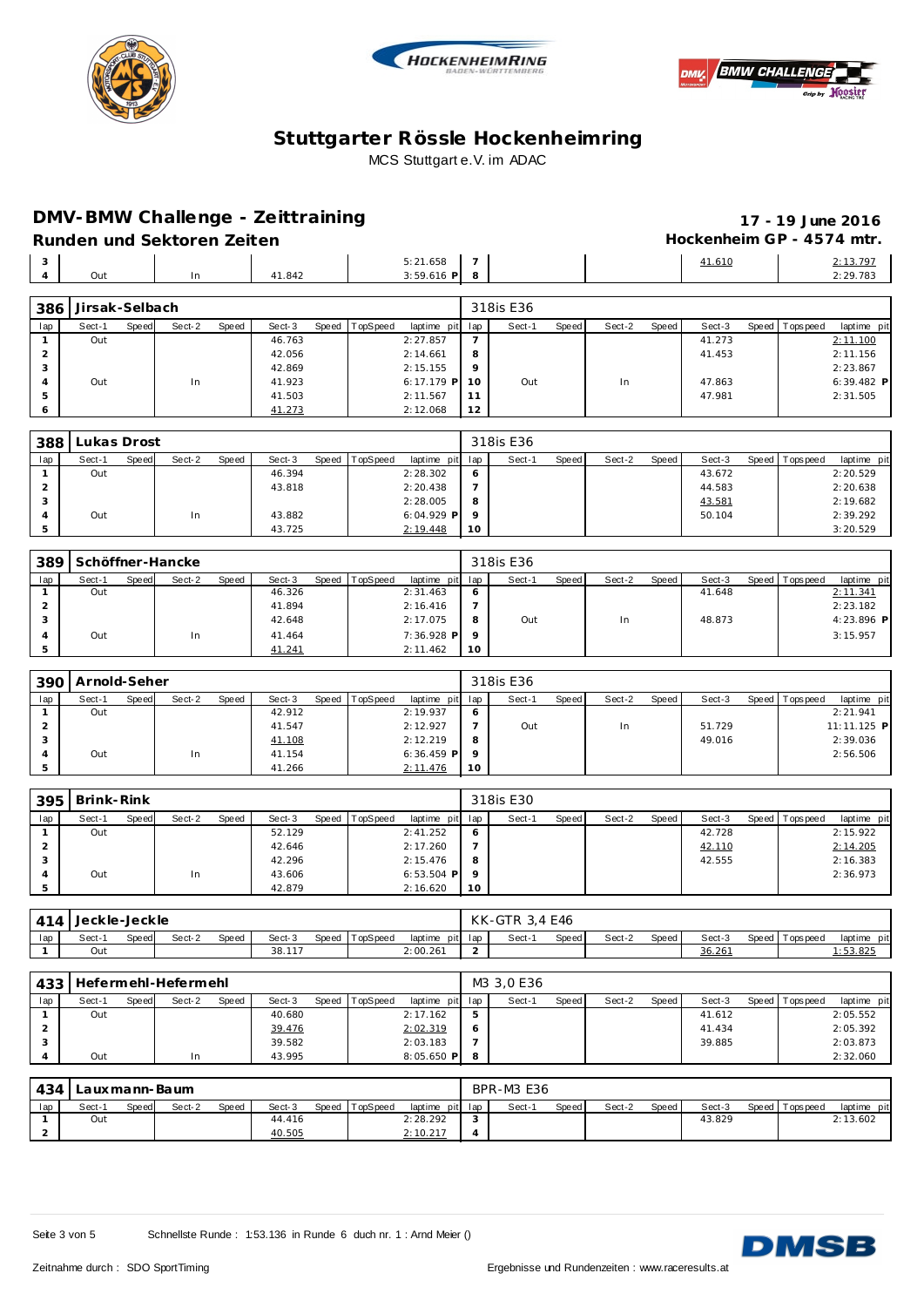





## **DMV-BMW Challenge - Ze ittraining 17 - 19 June 2016** Runden und Sektoren Zeiten **Munden und Sektoren Zeiten Hockenheim GP** - 4574 mtr.

|        | 458   Peter Weymann |       |        |       |        |                |                 |    | 325i E30 |       |        |       |        |                |             |
|--------|---------------------|-------|--------|-------|--------|----------------|-----------------|----|----------|-------|--------|-------|--------|----------------|-------------|
| lap    | Sect-1              | Speed | Sect-2 | Speed | Sect-3 | Speed TopSpeed | laptime pit lap |    | Sect-1   | Speed | Sect-2 | Speed | Sect-3 | Speed Topspeed | laptime pit |
|        | Out                 |       |        |       | 45.444 |                | 2:24.394        | Б. |          |       |        |       | 39.872 |                | 2:17.079    |
| $\sim$ |                     |       |        |       | 40.349 |                | 2:07.524        | 6  |          |       |        |       |        |                | 2:45.591    |
|        |                     |       |        |       | 40.205 |                | $2:05.634$ D    |    | Out      |       | In     |       | In     |                | 4:42.888 P  |
| 4      | Out                 |       | 1n     |       | 41.574 |                | $6:39.647$ P    | -8 |          |       |        |       |        |                |             |

| 464 | Schaele-Cramer |       |        |       |        |                |                 |   | M3 3.0 E36 |       |        |       |        |                 |              |
|-----|----------------|-------|--------|-------|--------|----------------|-----------------|---|------------|-------|--------|-------|--------|-----------------|--------------|
| lap | Sect-1         | Speed | Sect-2 | Speed | Sect-3 | Speed TopSpeed | laptime pit lap |   | Sect-1     | Speed | Sect-2 | Speed | Sect-3 | Speed Tops peed | laptime pit  |
|     | Out            |       |        |       | 54.239 |                | 2:51.712        | 5 |            |       |        |       | 42.587 |                 | 2:10.437     |
|     |                |       |        |       | 46.776 |                | 2:24.216        |   |            |       |        |       | 41.870 |                 | 2:10.793     |
|     | Out            |       | In     |       | 43.510 |                | 11:06.028 P     |   |            |       |        |       |        |                 | 2:31.119     |
|     |                |       |        |       | 43.258 |                | 2:12.462        |   | Out        |       | In     |       | In     |                 | $4:35.038$ P |

| 494 |        |              | Westerholt-Wiehl |       |        |       |          |                           |                     | 318is E36 |              |        |       |        |                |             |
|-----|--------|--------------|------------------|-------|--------|-------|----------|---------------------------|---------------------|-----------|--------------|--------|-------|--------|----------------|-------------|
| lap | Sect-1 | <b>Speed</b> | Sect-2           | Speed | Sect-3 | Speed | TopSpeed | laptime pit lap           |                     | Sect-1    | <b>Speed</b> | Sect-2 | Speed | Sect-3 | Speed Topspeed | laptime pit |
|     | Out    |              |                  |       | 48.797 |       |          | 2:38.303                  | $\leftarrow$        |           |              |        |       | 44.008 |                | 2:19.256    |
|     |        |              |                  |       | 44.312 |       |          | 2:26.307                  | $\overline{ }$<br>5 |           |              |        |       | 43.532 |                | 2:18.957    |
|     | Out    |              | In               |       | 44.339 |       |          | 13:16.297<br>$\mathsf{P}$ | Ć                   |           |              |        |       |        |                | 2:41.725    |

| 518         | Smyrlis-Cerny |       |        |       |        |       |          |             |         | 318ti TWR |       |        |       |        |                |              |
|-------------|---------------|-------|--------|-------|--------|-------|----------|-------------|---------|-----------|-------|--------|-------|--------|----------------|--------------|
| lap         | Sect-1        | Speed | Sect-2 | Speed | Sect-3 | Speed | TopSpeed | laptime pit | lap     | Sect-1    | Speed | Sect-2 | Speed | Sect-3 | Speed Topspeed | laptime pit  |
|             | Out           |       |        |       | 47.878 |       |          | 2:36.313    | $\circ$ |           |       |        |       |        |                | 2:29.222     |
| $\sim$<br>∠ |               |       |        |       | 45.836 |       |          | 2:29.199    |         | Out       |       | In     |       | 52.376 |                | $4:08.444$ P |
|             | Out           |       |        |       | 44.016 |       |          | 9:52.761    | 8       |           |       |        |       | 51.207 |                | 2:41.932     |
|             |               |       |        |       | 44.289 |       |          | 2:20.602    | $\circ$ |           |       |        |       | 50.466 |                | 2:42.197     |
|             |               |       |        |       | 44.418 |       |          | 2:19.070    | 10      |           |       |        |       | 50.676 |                | 2:40.210     |

| 519 | Knof-Bock |       |        |       |        |                |                 |         | 318ti TWR |       |        |       |        |                 |             |
|-----|-----------|-------|--------|-------|--------|----------------|-----------------|---------|-----------|-------|--------|-------|--------|-----------------|-------------|
| lap | Sect-1    | Speed | Sect-2 | Speed | Sect-3 | Speed TopSpeed | laptime pit lap |         | Sect-1    | Speed | Sect-2 | Speed | Sect-3 | Speed Tops peed | laptime pit |
|     | Out       |       |        |       | 48.582 |                | 2:33.865        |         |           |       |        |       | 44.887 |                 | 2:21.234    |
| ∠   |           |       |        |       | 44.529 |                | 2:27.942        | 8       |           |       |        |       | 44.902 |                 | 2:24.146    |
| 3   |           |       |        |       |        |                | 5:31.847        | $\circ$ |           |       |        |       | 49.846 |                 | 2:37.957    |
| 4   | Out       |       | In     |       | 44.244 |                | $3:13.118$ P    | 10      |           |       |        |       | 53.239 |                 | 2:45.853    |
| 5   |           |       |        |       | 44.258 |                | 2:22.296        | 11      |           |       |        |       | 51.373 |                 | 2:43.080    |
|     |           |       |        |       | 45.498 |                | 2:25.622        | 12      |           |       |        |       | 51.517 |                 | 2:40.647    |

| 523 |        |       | hormählen-Grams |       |        |       |                 |                 |   | 318ti TWR |       |        |       |        |                 |             |
|-----|--------|-------|-----------------|-------|--------|-------|-----------------|-----------------|---|-----------|-------|--------|-------|--------|-----------------|-------------|
| lap | Sect-1 | Speed | Sect-2          | Speed | Sect-3 | Speed | <b>TopSpeed</b> | laptime pit lap |   | Sect-1    | Speed | Sect-2 | Speed | Sect-3 | Speed Tops peed | laptime pit |
|     | Out    |       |                 |       | 46.736 |       |                 | 2:26.359        | ь |           |       |        |       | 43.957 |                 | 2:20.515    |
|     |        |       |                 |       | 48.401 |       |                 | 2:24.275        | 6 |           |       |        |       | 44.311 |                 | 2:23.342    |
|     | Out    |       | In              |       | 46.080 |       |                 | 11:20.479 P     |   |           |       |        |       |        |                 | 2:49.534    |
|     |        |       |                 |       | 44.198 |       |                 | 2:20.030        | 8 |           |       |        |       |        |                 |             |

| 524            | Sternkopf-Walter |       |        |       |        |       |          |                   |         | 318ti TWR |       |        |       |        |                 |             |
|----------------|------------------|-------|--------|-------|--------|-------|----------|-------------------|---------|-----------|-------|--------|-------|--------|-----------------|-------------|
| lap            | Sect-1           | Speed | Sect-2 | Speed | Sect-3 | Speed | TopSpeed | laptime pit lap l |         | Sect-1    | Speed | Sect-2 | Speed | Sect-3 | Speed Tops peed | laptime pit |
|                | Out              |       |        |       | 47.201 |       |          | 2:25.733          |         |           |       |        |       | 44.537 |                 | 2:20.501    |
|                |                  |       |        |       | 44.462 |       |          | 2:19.697          | 8       |           |       |        |       | 46.577 |                 | 2:27.474    |
| ు              |                  |       |        |       | 43.808 |       |          | 2:19.616          | $\circ$ |           |       |        |       | 52.049 |                 | 2:48.831    |
| $\overline{A}$ | Out              |       | In     |       | 44.830 |       |          | $7:11.562$ P 10   |         |           |       |        |       | 53.593 |                 | 2:51.911    |
| -5             |                  |       |        |       | 45.876 |       |          | 2:22.080          | 11      |           |       |        |       | 51.765 |                 | 2:46.850    |
|                |                  |       |        |       | 44.693 |       |          | 2:22.083          | 12      |           |       |        |       | 51.614 |                 | 2:41.817    |

| 525 |        |       | Röpke-Thormählen |       |        |                |                 |         | 318ti TWR |       |        |       |        |                 |              |
|-----|--------|-------|------------------|-------|--------|----------------|-----------------|---------|-----------|-------|--------|-------|--------|-----------------|--------------|
| lap | Sect-1 | Speed | Sect-2           | Speed | Sect-3 | Speed TopSpeed | laptime pit lap |         | Sect-1    | Speed | Sect-2 | Speed | Sect-3 | Speed Tops peed | laptime pit  |
|     | Out    |       |                  |       | 47.526 |                | 2:33.214        | $\circ$ |           |       |        |       | 44.723 |                 | 2:21.498     |
|     |        |       |                  |       | 45.515 |                | 2:22.308        |         |           |       |        |       | 44.738 |                 | 2:22.905     |
|     | Out    |       | In               |       | 45.136 |                | $8:16.350$ P    | 8       |           |       |        |       |        |                 | 2:42.249     |
|     |        |       |                  |       | 44.728 |                | 2:22.249        | $\circ$ | Out       |       | In     |       | 54.892 |                 | $5:10.753$ P |
|     |        |       |                  |       | 44.932 |                | 2:21.457        | 10      |           |       |        |       | 53.658 |                 | 2:52.389     |

Seite 4 von 5 Schnellste Runde : 1:53.136 in Runde 6 duch nr. 1 : Arnd Meier ()